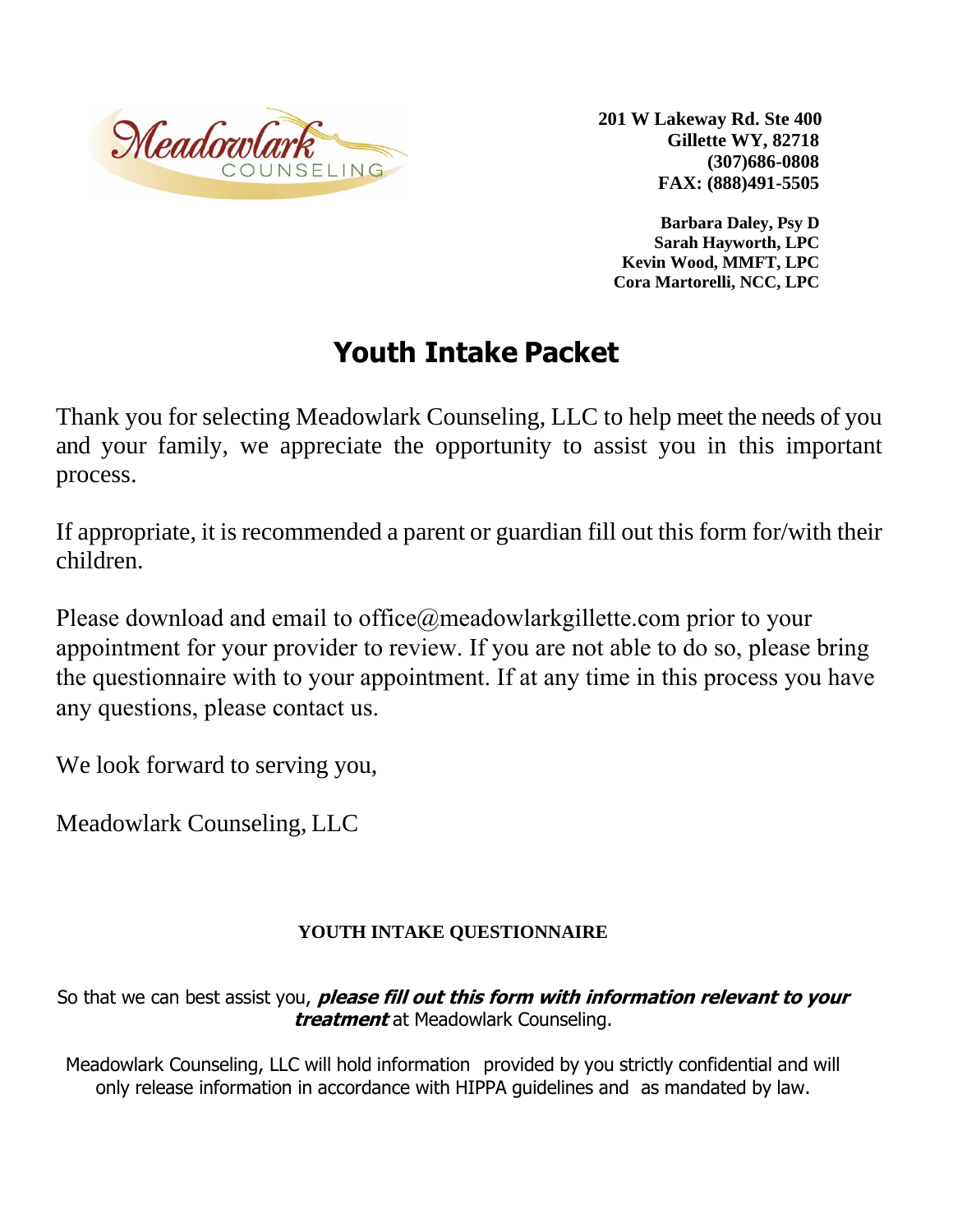## PLEASE PRINT

 $\mathcal{L}_1 = \{ \mathcal{L}_1 = \{ \mathcal{L}_2 = \{ \mathcal{L}_1 = \{ \mathcal{L}_2 = \{ \mathcal{L}_1 = \{ \mathcal{L}_2 = \{ \mathcal{L}_2 = \{ \mathcal{L}_2 = \{ \mathcal{L}_1 = \{ \mathcal{L}_2 = \{ \mathcal{L}_2 = \{ \mathcal{L}_2 = \{ \mathcal{L}_1 = \{ \mathcal{L}_2 = \{ \mathcal{L}_2 = \{ \mathcal{L}_2 = \{ \mathcal{L}_2 = \{ \mathcal{L}_2 = \{ \mathcal{L}_2 = \{ \mathcal{L}_2 = \{ \mathcal{L}_2 = \{$  $\mathcal{L}_1 = \{ \mathcal{L}_1 = \{ \mathcal{L}_2 = \{ \mathcal{L}_1 = \{ \mathcal{L}_2 = \{ \mathcal{L}_1 = \{ \mathcal{L}_2 = \{ \mathcal{L}_2 = \{ \mathcal{L}_2 = \{ \mathcal{L}_1 = \{ \mathcal{L}_2 = \{ \mathcal{L}_2 = \{ \mathcal{L}_2 = \{ \mathcal{L}_1 = \{ \mathcal{L}_2 = \{ \mathcal{L}_2 = \{ \mathcal{L}_2 = \{ \mathcal{L}_2 = \{ \mathcal{L}_2 = \{ \mathcal{L}_2 = \{ \mathcal{L}_2 = \{ \mathcal{L}_2 = \{$ 

\_\_\_\_\_\_\_\_\_\_\_\_\_\_\_\_\_\_\_\_\_\_\_\_\_\_\_\_\_\_\_\_\_\_\_\_\_\_\_\_\_\_\_\_\_\_\_\_\_\_\_\_\_\_\_\_\_\_\_\_\_\_\_\_\_\_\_\_\_\_\_\_\_\_\_\_\_\_\_

Name of Person Completing this form: Name of Person Completing this form:

Please describe your reason for seeking help at Meadowlark Counseling.

Please mark any current, relevant symptoms and indicate how often they are present:

|                                                                                    | Worries about food/weight _______________     |
|------------------------------------------------------------------------------------|-----------------------------------------------|
| Isolation _______________                                                          | Avoidance ______________                      |
| Issues in social situations ______________                                         | Intense fears ______________                  |
| Issues making/keeping friends _____________                                        | Low motivation ______________                 |
| Unassertive _______________                                                        | Too much screen time _______________          |
| Issues with sleep ______________                                                   | Picked on/bullied _____________               |
| Suicidal thoughts ______________                                                   | Sadness or Depression _____________           |
| Self-injurious behaviors ______________                                            |                                               |
| $\Box$ Alcohol/ drug use $\Box$                                                    | Easily distracted _______________             |
| Problems with temper _____________                                                 |                                               |
| Defiance _______________                                                           | Talks excessively/interrupts ________________ |
| $\Box$ Running away _______________                                                | Problems with organization ______________     |
| $\Box$ Threatening others $\_\_\_\_\_\_\_\_\_\_\_\_\_\_\_\_\_\_\_\_$               | Loss of interest in activities ——————         |
| $\Box$ Frequent lying ______________                                               |                                               |
| Daytime fatigue/tiredness ____________                                             | Hallucinations ______________                 |
| $\Box$ Nightmares ______________                                                   | Mood swings ____________                      |
| Bed wetting/Soiling ______________                                                 | Morbid thoughts ______________                |
| Anxiety_______________                                                             | Relationship issues ______________            |
| Perfectionism_______________                                                       | Changes in self-care ______________           |
| $\Box$ Physical complaints (stomachache, etc.) $\Box$                              |                                               |
| <b>MENTAL HEALTH HISTORY</b>                                                       |                                               |
| Any previous counseling? YESLINO                                                   |                                               |
| If yes, when/where, and for what issues?                                           |                                               |
|                                                                                    |                                               |
| Please list any current medications used for emotional problems. Are they helpful? |                                               |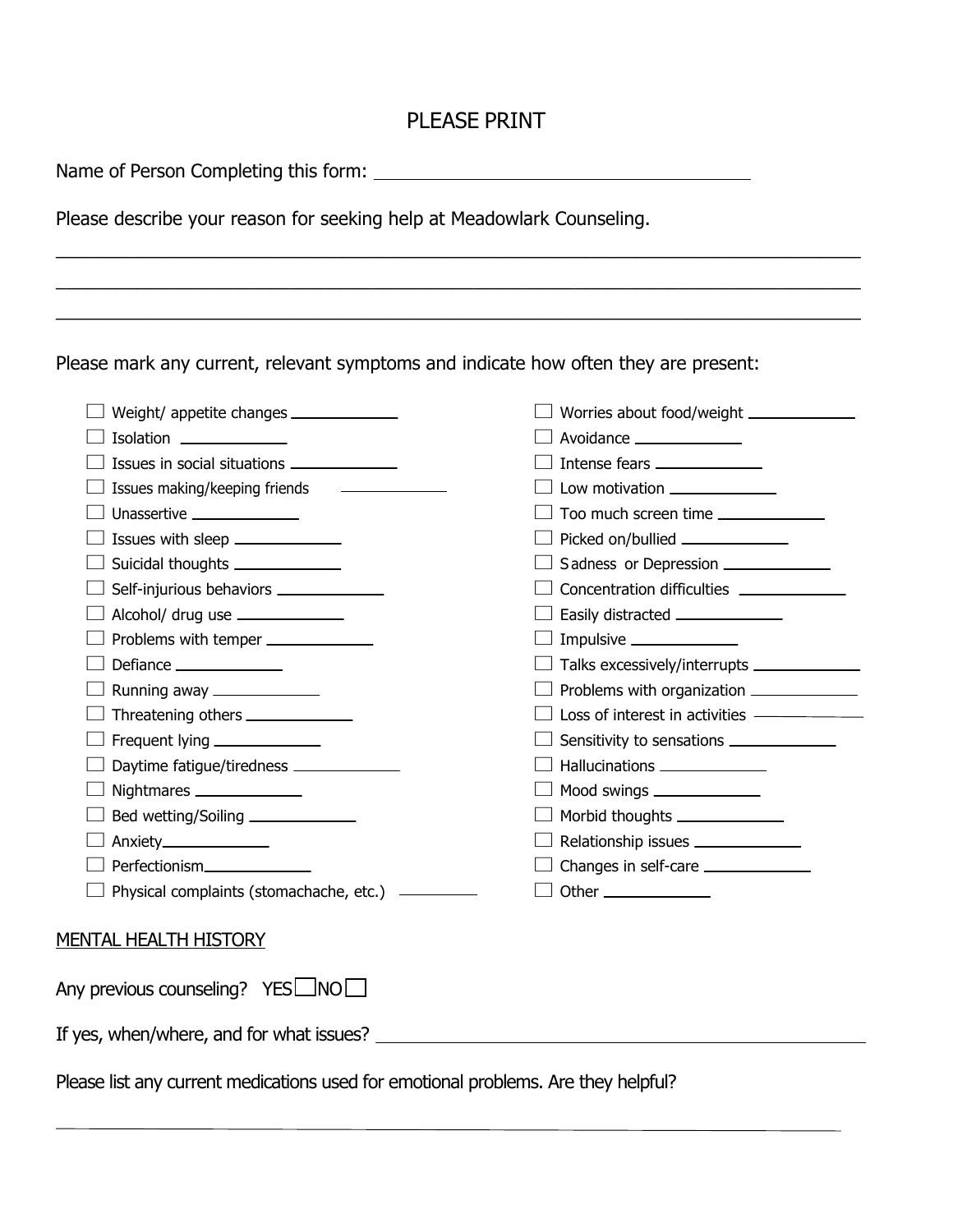#### CURRENT LIVING SITUATION

|                                                                              |     |            | Current Parent Spouse/Significant Other: Name __________________________________                                     |  |
|------------------------------------------------------------------------------|-----|------------|----------------------------------------------------------------------------------------------------------------------|--|
| Children or siblings living in the home:                                     |     |            |                                                                                                                      |  |
| Name                                                                         | Age | Sex        | Biological Parent(s) of Child                                                                                        |  |
|                                                                              |     |            |                                                                                                                      |  |
|                                                                              |     |            | <u> 1989 - Johann John Stone, markin film yn y brenin y brenin y brenin y brenin y brenin y brenin y brenin y br</u> |  |
|                                                                              |     |            |                                                                                                                      |  |
|                                                                              |     |            |                                                                                                                      |  |
| Children or siblings <b>not</b> living in the home:                          |     |            |                                                                                                                      |  |
| Name                                                                         | Age | <b>Sex</b> | Biological Parent(s) of Child/Location                                                                               |  |
|                                                                              |     |            |                                                                                                                      |  |
|                                                                              |     |            |                                                                                                                      |  |
|                                                                              |     |            |                                                                                                                      |  |
| 4.                                                                           |     |            |                                                                                                                      |  |
|                                                                              |     |            |                                                                                                                      |  |
| List any other people who currently live with you:<br>Name                   |     |            | Relationship                                                                                                         |  |
|                                                                              | Age |            |                                                                                                                      |  |
|                                                                              |     |            |                                                                                                                      |  |
|                                                                              |     |            |                                                                                                                      |  |
|                                                                              |     |            |                                                                                                                      |  |
| Additional information about current living situation relevant to treatment: |     |            |                                                                                                                      |  |

#### SCHOOL & SOCIAL HISTORY

Current grade: \_\_\_\_\_\_\_\_\_\_\_ Current school: \_\_\_\_\_\_\_\_\_\_\_\_\_\_\_\_\_\_\_\_\_\_\_\_\_\_\_\_\_\_\_\_\_

**OR** Please check the highest level of education completed:

GED High School Diploma Grade: CHE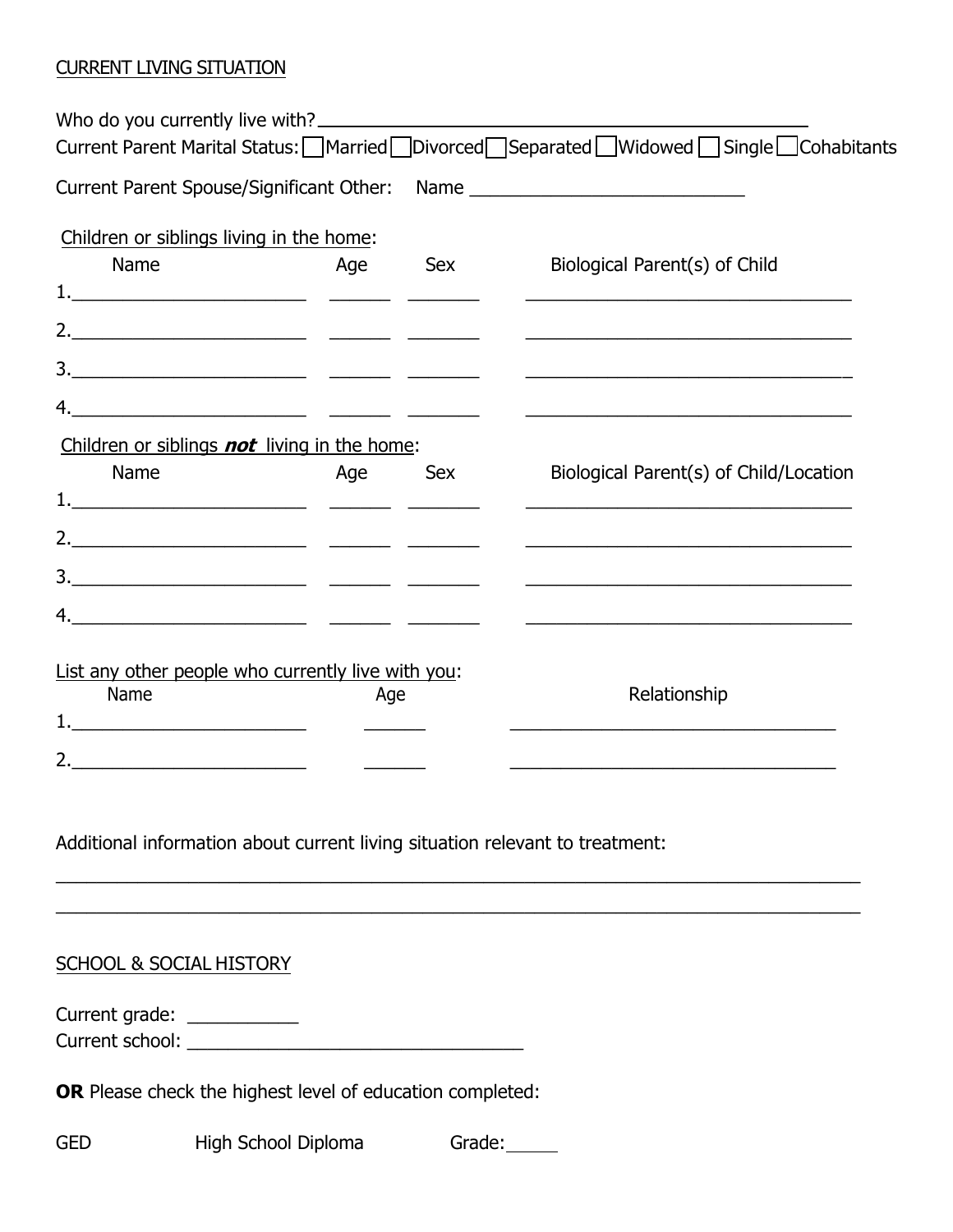# SCHOOL & SOCIAL HISTORY CONT.

| 1.      |                                                                                                                                                                                                                                                                   |
|---------|-------------------------------------------------------------------------------------------------------------------------------------------------------------------------------------------------------------------------------------------------------------------|
| 2.      | Least preferred subject/class?<br><u> 1980 - Jan Barnett, fransk politik (d. 1980)</u>                                                                                                                                                                            |
| 3.      | Repeated a grade? YES     NO     If yes, what grade(s)?: _______________________                                                                                                                                                                                  |
| 4.      | $IEP/504$ Plan? YES $\Box$ NO<br>If yes, what grade(s)/classes?                                                                                                                                                                                                   |
| 5.      | Behavioral issues in school? YES  <br>NO<br>If YES: Please describe (suspended, expelled, etc.) _                                                                                                                                                                 |
| 6.      | Ever identified with a learning disorder in school? YES<br>NO                                                                                                                                                                                                     |
| 7.      | YES:(check all that apply)Math Reading   Writing   Speech   Attention    <br>Dyslexia<br>Grades received in past: A□B□C□D□F□ Above Average □ Average □ Below Average □<br>Current grades received: A□B□C□D□F□ Above Average __ Average __ Below Average __ N/A __ |
| 8.      | Extracurricular activities, including sports, clubs, hobbies, lessons, etc.:                                                                                                                                                                                      |
| 9.      | List any special abilities, skills, or strengths:                                                                                                                                                                                                                 |
| to you: | Please share any cultural, spiritual or religious beliefs (including tribal affiliations) which are important                                                                                                                                                     |
|         | <b>LEGAL HISTORY</b><br>1. Involvement of any legal issues: $YES \cup NO \cup$<br>If Yes, what for?<br><u>If</u> Yes, what for?                                                                                                                                   |
|         | 2. DFS Involvement: YES NO Current Case Worker: ________________________________<br><b>Relevant Details:</b>                                                                                                                                                      |

\_\_\_\_\_\_\_\_\_\_\_\_\_\_\_\_\_\_\_\_\_\_\_\_\_\_\_\_\_\_\_\_\_\_\_\_\_\_\_\_\_\_\_\_\_\_\_\_\_\_\_\_\_\_\_\_\_\_\_\_\_\_\_\_\_\_\_\_\_\_\_\_\_\_\_\_\_\_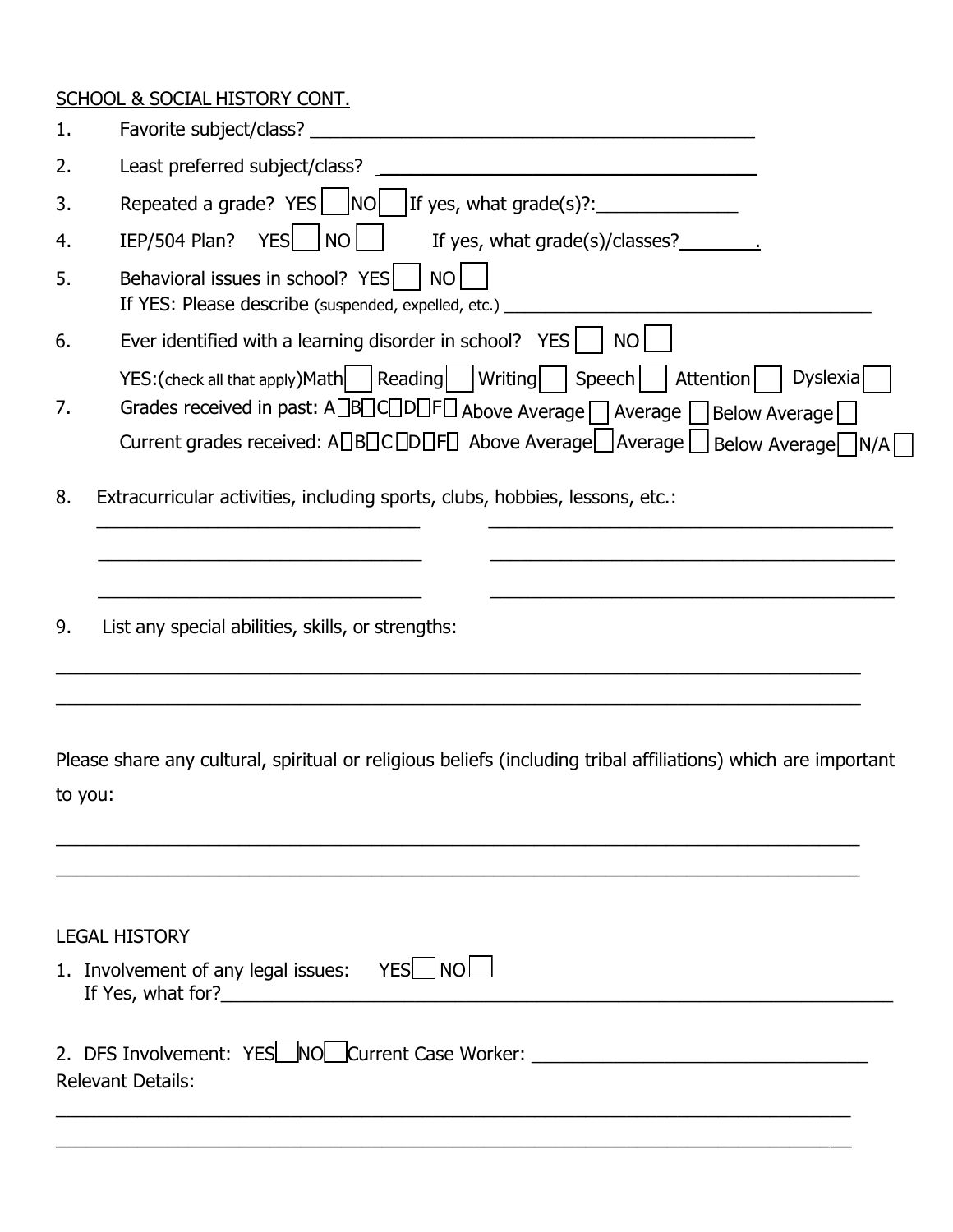#### FAMILY HISTORY

| 1. Have you been raised by anyone other than your biological parents? YES $\Box$ NO $\Box$ |  |  |
|--------------------------------------------------------------------------------------------|--|--|
| If yes, who?                                                                               |  |  |

2. Please list any family history of mental illness, trauma, substance abuse:

| 3. Any current family issues with alcohol or drugs?           | <b>YESI</b><br><b>INO</b> |  |
|---------------------------------------------------------------|---------------------------|--|
|                                                               |                           |  |
| <b>MEDICAL HISTORY</b>                                        |                           |  |
| Do you consider yourself in good physical health?             | <b>THE YES</b><br>NO.     |  |
| Name of Practice (if one):                                    |                           |  |
|                                                               |                           |  |
|                                                               |                           |  |
|                                                               |                           |  |
| Please mark any of the following medical issues and describe: |                           |  |
| Disabilities <b>Disabilities</b>                              |                           |  |
|                                                               |                           |  |

Additional information about physical health/medical history relevant to treatment:

 $\mathcal{L}_1 = \{ \mathcal{L}_1 = \{ \mathcal{L}_2 = \{ \mathcal{L}_1 = \{ \mathcal{L}_2 = \{ \mathcal{L}_1 = \{ \mathcal{L}_2 = \{ \mathcal{L}_2 = \{ \mathcal{L}_2 = \{ \mathcal{L}_1 = \{ \mathcal{L}_2 = \{ \mathcal{L}_2 = \{ \mathcal{L}_2 = \{ \mathcal{L}_1 = \{ \mathcal{L}_2 = \{ \mathcal{L}_2 = \{ \mathcal{L}_2 = \{ \mathcal{L}_2 = \{ \mathcal{L}_2 = \{ \mathcal{L}_2 = \{ \mathcal{L}_2 = \{ \mathcal{L}_2 = \{$ 

\_\_\_\_\_\_\_\_\_\_\_\_\_\_\_\_\_\_\_\_\_\_\_\_\_\_\_\_\_\_\_\_\_\_\_\_\_\_\_\_\_\_\_\_\_\_\_\_\_\_\_\_\_\_\_\_\_\_\_\_\_\_\_\_\_\_\_\_\_\_\_\_\_\_\_\_\_\_\_

\_\_\_\_\_\_\_\_\_\_\_\_\_\_\_\_\_\_\_\_\_\_\_\_\_\_\_\_\_\_\_\_\_\_\_\_\_\_\_\_\_\_\_\_\_\_\_\_\_\_\_\_\_\_\_\_\_\_\_\_\_\_\_\_\_\_\_\_\_\_\_\_\_\_\_\_\_\_\_